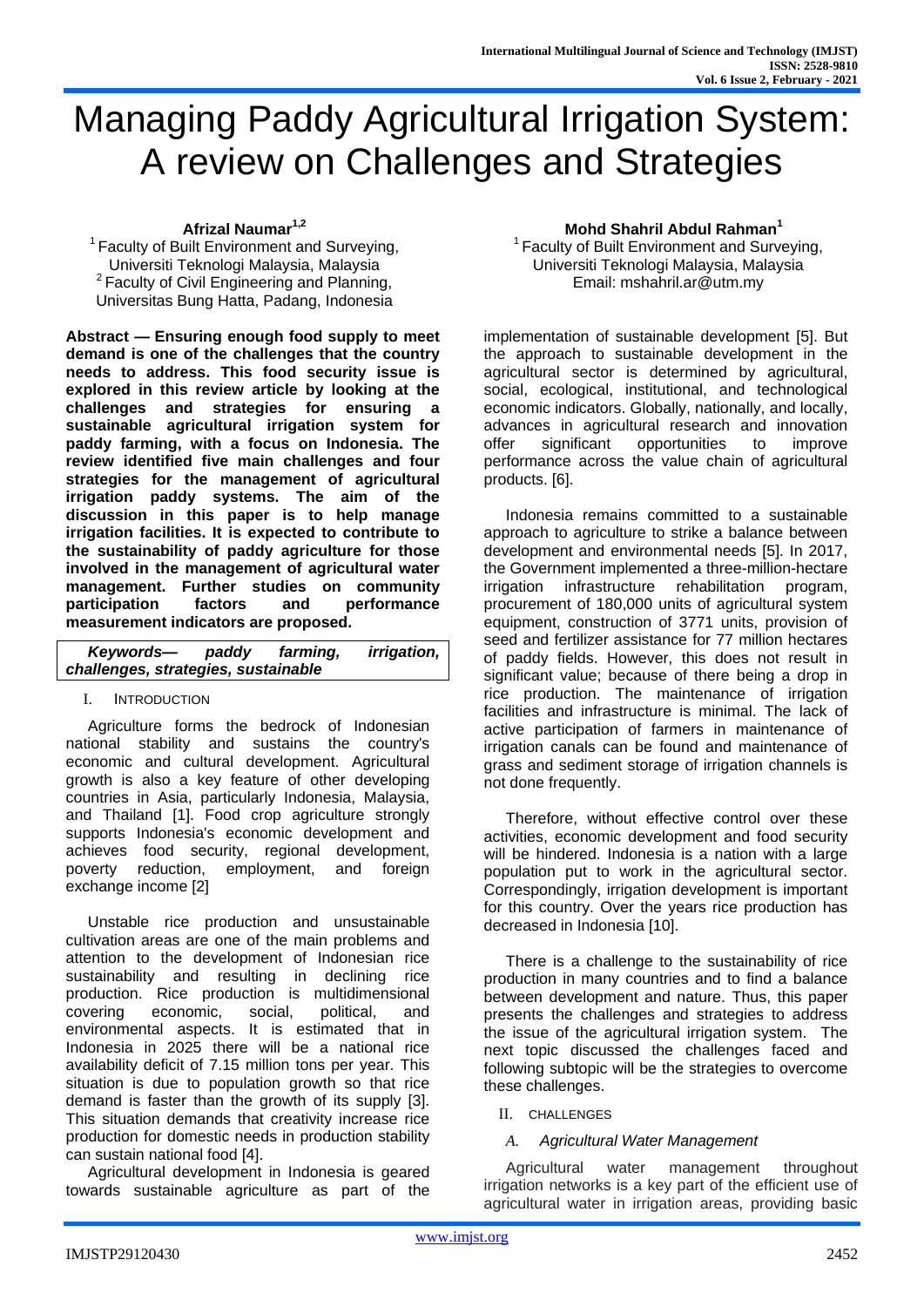assurance and supporting decisions to improve water efficiency [11]. Reliability of irrigation water, including the condition of available irrigation water, time, location, quality, and structure of water to support maximum agricultural productivity, is a prerequisite for effective and efficient irrigation management. Community behavior in irrigation management needs to be investigated for this purpose.

# *B. Water Supply*

Irrigation water is required by the plant and depends on the plant, the availability of the irrigation canal, but the reality in the field of irrigation water is affected by the physical condition and behavior of the irrigation canal in the field. The state of the irrigation network infrastructure in Indonesia, submitted by the Director General of the Ministry of Water Resources for Public Works for 2.2 million hectares of audited land, 1.3 million hectares suffered minor to moderate damage; 117,900 hectares were severely damaged, 786,600 hectares were moderately damaged, and 331,600 hectares were slightly damaged, as reported by Tempo Magazine in May 201. Indonesia has the second largest agricultural land after China. In China, more than 98% of their agricultural area is irrigated. This is followed by Bangladesh, with 89% of its agricultural area irrigated. Although Thailand is an exporting country for agricultural products, only 39% of its agricultural land is irrigated.

The centralist approach often ignores local participation and wisdom. This led to the budget of the government for calculating the needs and distribution of flowing water does not meet the budgetary needs of farmers [12]. In the field, frequent conflicts over land use and irrigation water have led to a growing problem of conflict between land users and water users [13]. This needs to be addressed in areas which are at risk of failure of rice farming due to a lack of water supply in the agricultural system [14].

Often, irrigation water needs peak during the dry season, but the availability of irrigation water is low. This results in damaged irrigation facilities due to community behavior in meeting irrigation water needs [9],[15]. Community action by taking irrigation water outside the system has also led to paddy fields being less likely to meet irrigation water needs [16]. Some areas in Indonesia often experience crop failure due to environmental degradation, crop failure by farmers, and irrigation water does not reach paddy fields due to damaged tissues and poor upstream water use. Community action by taking irrigation water outside the system has also led to paddy fields being less likely to meet irrigation water needs [16].

# *C. Damage to Irrigation Network*

Damage to the irrigation network is also found as one of the problems in sustaining rice production. This may be caused by natural disasters, lack of funding for the operation and implementation of irrigation networks [18]. In addition, the irrigation network may also be affected by the quantity and sustainability of irrigation distribution of water [19]. Other factors include the behavioral factors of irrigation managers and the water user community [20]. In Indonesia, farmers are still minimal in terms of irrigation and infrastructure management and lack of sense of belonging. Meanwhile in Japan, most farmers are in the process of joining cooperative associations which support among themselves to water their fields. According to Soenarno [17] the water resources and irrigation sector is facing increasingly complex and challenging long-term investment and management challenges.

#### *D. Government Control*

The implementation of the Basic Irrigation Management (PKPI) Update Program in Indonesia has been implemented selectively, gradually, and democratically, in line with the capabilities of the local Water Consumers Farmers Association (P3A). However, the PKPI program has not reached the level of farmers, so it is still necessary to familiarize the PKPI program at regional and district level to maintain the sustainability of irrigation management. The principles of irrigation management model prioritize the interests of society and place P3A as the decision maker and key actors in irrigation water (Government Regulation 1977).

Mukhlis et al. [21] argued that, at present, the implementation of government regulations and local irrigation regulations is not able to deal properly with irrigation management in the field. This shows that the level of damage and conflict in irrigation water services is still difficult to overcome. As a result, there is a lot of damage and lack of function of buildings and irrigation network facilities that caused water becomes wasteful. Without effective control, these challenges will therefore be an obstacle to economic development and the achievement of national food security.

*E. Fund* 

Water resources and irrigation systems face increasingly complex and challenging long-term investment and management challenges. At the same time, the provision by the Government to support the operation and implementation of irrigation networks is limited. The costs for the operation and implementation of irrigation in Indonesia are allocated to only 40-50 per cent of the real needs [7]. Nurrochmad [22] and Tegal [18] have argued that, due to neglected operation and implementation of irrigation, community service performance is declining.

Five challenges have been identified in the literature from the discussion in this subtopic. The first is the issue of the management of paddy farming. Second, challenges in water supply are also identified. Third, the damage to infrastructure is also reported to be a challenge in rice production. Meanwhile, the last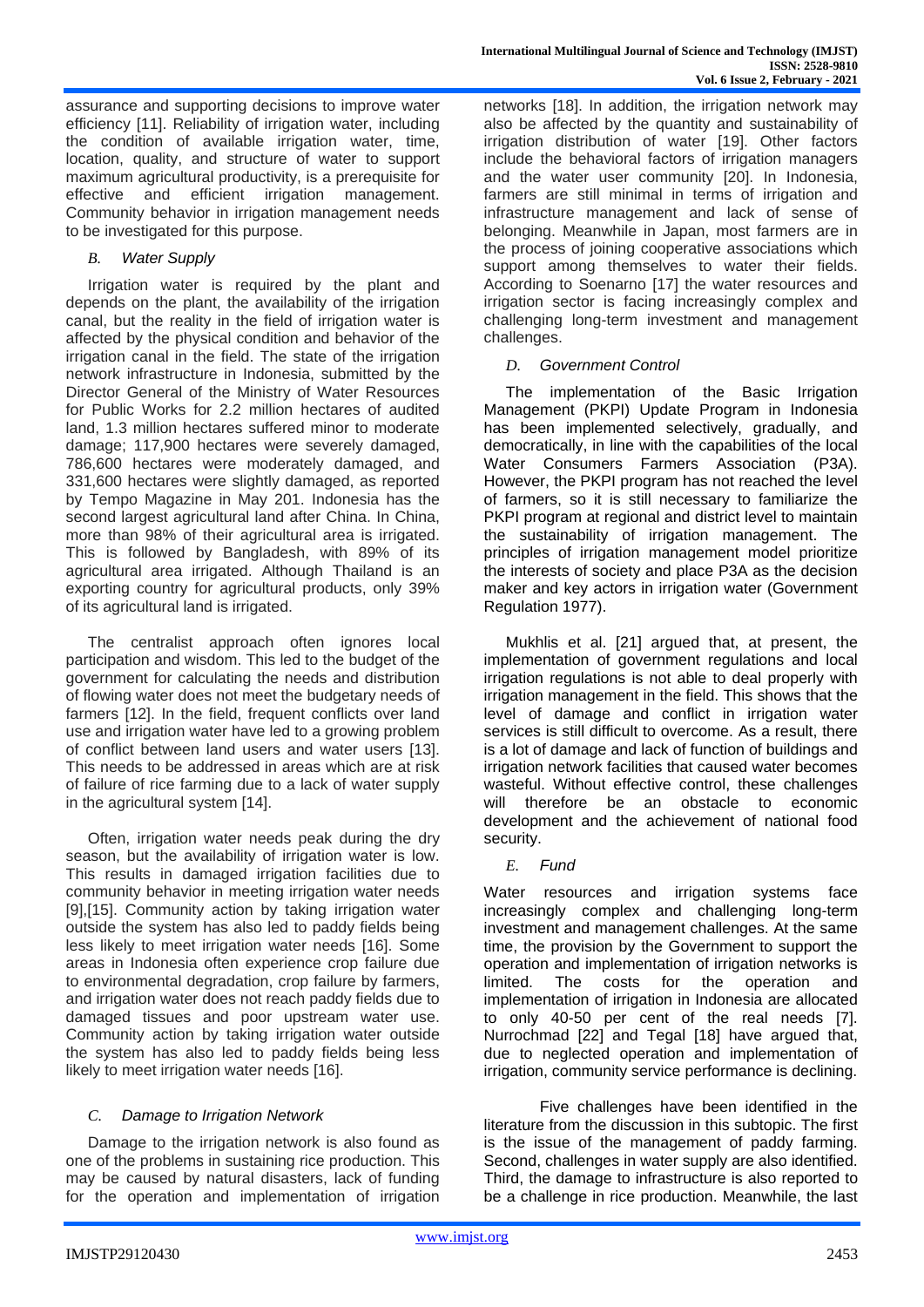two challenges are the government's control aspects and the lack of funds for the operation and maintenance of agricultural irrigation systems.

III. STRATEGIES

#### *A. Agricultural Development Policy*

The Indonesian Government's agricultural development policy is aimed at achieving the selfsufficiency of rice, because rising rice production is particularly important for increasing availability, accessibility, and resilience due to global climate change. However, farmers still face the risk of paddy production and crop failure [23]. Indonesia's population by 2025 is estimated at 275 million people, to meet food security in the form of rice, water is very necessary [24]. According to the Directorate of Irrigation and Swamp, the Ministry of Public Works (2011) water resource policy reform includes key target irrigation to improve national policy and enhance the function of institutions and regulations on irrigation management with the agenda of:

- Empowerment of Water Consumer Farmers Association (P3A)
- Irrigation Management Board (LPI) arrangements
- Sustainability of operational and maintenance and rehabilitation financing
- *B. Sustainable Agricultural Practices*

Sustainable agriculture can be defined as capable of maintaining long-term productivity and usefulness for society and must be environmentally friendly. The sustainability of paddy farming is based on five aspects, including the economic, social, ecological, institutional, and technological factors of agriculture [25].

Rainwater harvesting has great potential for productive, sustainable, and efficient agriculture [26][27][28]. Mahmuddin [29] stated in his study that the development of agriculture at present seeks to develop a sustainable agricultural system capable of increasing farmers' resources in support of the system.

# *C. Participatory Irrigation Management*

The PIM Strategy (Participatory Irrigation Management) is seen as one of the strategies to address issues related to sustainable paddy production [30][31][32]. Consequently, irrigation management must be coordinated with the sociocultural conditions of the local community. This means that irrigation management depends on a set of management behaviors based on the participation of local communities. The Irrigation Commission and the P3A community can ensure a good and responsible mentality. Purwantini et al. [33] acknowledged that the sustainability of irrigation development is supported by effective collective management.

*D. Agricultural water management evaluation system*

Irrigation of agricultural water management is an important component in the practice of managing agricultural irrigation, for efficient use in the promotion of high agricultural products, through sound water distribution management [34][36]. Irrigation is a major need in agricultural activities, particularly in paddy fields [35], thus an evaluation system on its management is a need. Agricultural water management evaluation system for irrigation has been established with the classification of 5 types of second-class indices, namely the Technology Index, the Engineering Index, the Management Index, the Environmental Index, and the Economic Index, and 35 third class indices [36].

From the above discussion, there are four main strategies that can be implemented to address the challenges of water management in rice farming. This can begin with the policy aspect at the level of the government. Secondly, the second strategy is to promote sustainable agricultural practices. Third strategy is Participatory irrigation management, followed by the development of a management evaluation framework.

IV. CONCLUSION

This paper presented the challenges and strategies in the development of a sustainable water management system with a focus on Indonesia. Five main challenges and four solutions have been identified from the literature. The first is the management of paddy farming. Second, water supply challenges are also identified. Third, infrastructure damage is also reported to be a challenge in rice production. The last two challenges are the lack of government control and financing for the operation and maintenance of agricultural irrigation systems. Four main strategies have been presented to address these challenges. The policy aspect can begin at the level of the government or federal level. Second, sustainable farming practices should be given highlight and be supported. Third strategy is participatory irrigation management followed by the development of a management evaluation framework. Challenges and strategies presented here may be used by stakeholders involved in, or intended to participate in, sustainable paddy agriculture. Further studies on community participation factors, performance measurement indicators, strategies presented here are proposed.

#### **REFERENCES**

[1] Briones, R., & Felipe, J. (2013). Agriculture and structural transformation in developing Asia: review and outlook. Asian Development Bank Economics Working Paper Series, (363).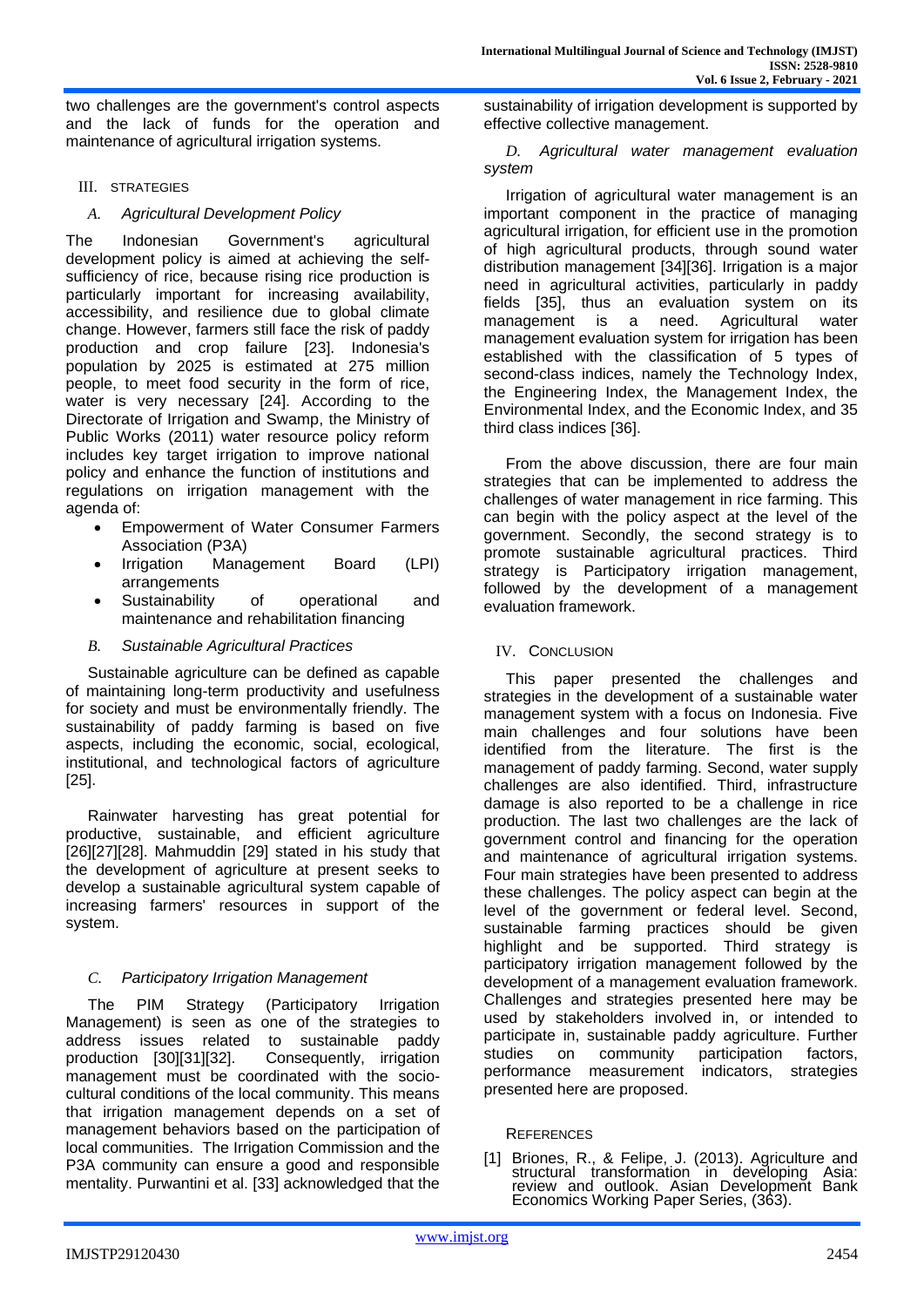- [2] Marjuki, F. A. (2009). Analisis Faktor Yang Mempengaruhi Hàrga Beras Di Indonesia Tahun 1981-2006 (Doctoral dissertation, Universitas Muhammadiyah Surakarta).
- [3] Suryana, A. (2014, October). Menuju ketahanan pangan Indonesia berkelanjutan 2025: tantangan dan penanganannya. In *Forum Penelitian Agro Ekonomi* (Vol. 32, No. 2, pp. 123-135).
- [4] Survana. A. (2015). Dinamika kebiiakan harga gabah dan beras dalam mendukung ketahanan pangan nasional. *Pengembangan Inovasi Pertanian*, *7*(4), 155-168.
- [5] Rivai, R. S., & Anugrah, I. S. (2016, August). Konsep dan implementasi pembangunan pertanian berkelanjutan di Indonesia. In *Forum Penelitian Agro Ekonomi* (Vol. 29, No. 1, pp. 13- 25).
- [6] Payumo, J. G., Assem, S., Bhooshan, N., Galhena, H., Mbabazi, R., & Maredia, K. (2018). Managing agricultural research for prosperity and<br>food security in 2050: Comparison of food security in 2050: Comparison of<br>performance, innovation models and performance, innovation models and prospects. *The Open Agriculture Journal*, *12*(1).
- [7] Husodo, S. Y., 2003, Peranan Irigasi Dalam Menunjang Pembangunan Pertanian dan Menunjang Pembangunan Pertanian dan<br>Pemberdayaan Perkumpulan Petani Pemakai Air (P3A), Himpunan Kerukunan Tani Indonesia, Jakarta, pp. 5 - 15.
- [8] Hermawan, I. (2012). Analisis eksistensi sektor pertanian terhadap pengurangan kemiskinan di pedesaan dan perkotaan. *Mimbar: Jurnal Sosial dan Pembangunan*, *28*(2), 135-144.
- [9] Ilham, N., Suradisastra, K., Pranadji, T., Agustian, A., Hardono, G. S., & Hastuti, E. L. (2007). Analisis profil Petani dan Pertanian Indonesia. *Laporan Akhir Penelitian*.. Analisis profil Petani dan Pertanian Indonesia. *Laporan Akhir Penelitian*.
- [10]Mardianto, M. F. F., Tjahjono, E., & Rifada, M. (2019). Statistical modelling for prediction of rice production in Indonesia using semiparametric regression based on three forms of fourier series estimator. *ARPN J. Eng. Appl. Sci.*, *14*, 2763-70.
- [11]Sun, H., Wang, S., & Hao, X. (2017). An Improved Analytic Hierarchy Process Method for the evaluation of agricultural water management in irrigation districts of north China. *Agricultural Water Management*, *179*, 324-337.
- [12]Pasandaran, E. (2006). Alternatif kebijakan pengendalian konversi lahan sawah beririgasi di Indonesia. *Jurnal Litbang Pertanian*, *25*(4), 123- 129.
- [13] Javanti. N. (2006). Konflik antar Petani Pengguna Air Irigasi Sawah Pertanian di Desa Wongsorejo Kecamatan Wongsorejo Kabupaten Banyuwangi
- [14]Mutero, C. M., Blank, H., Konradsen, F., & van der Hoek, W. (2000). Water management for controlling the breeding of Anopheles mosquitoes in rice irrigation schemes in Kenya. *Acta tropica*, *76*(3), 253-263.
- [15]Rasmikayati, E., & Djuwendah, E. (2015). Dampak perubahan iklim terhadap perilaku dan pendapatan petani (the impact of climate change to farmers' behavior and revenue). Jurnal Manusia Dan Lingkungan, 22(3), 372-379.
- [16]Listyawati, H. (2011). Konflik Pemanfaatan Sumber Daya Air untuk Irigasi di Kecamatan Minggir Kabupaten Sleman. *Mimbar Hukum-Fakultas Hukum Universitas Gadjah Mada*, *23*(3), 520-531.
- [17]Soenarno, 2004. [http://www1.pu.go.id/uploads/berita/ppw161004c](http://www1.pu.go.id/uploads/berita/ppw161004cm.htm) [m.htm](http://www1.pu.go.id/uploads/berita/ppw161004cm.htm)
- [18]Tegal, H. F. A. B. (2014). Implementasi dss dengan metode saw untuk menentukan prioritas

pekerjaan operasi dan pemeliharaan sistem irigasi dpu kabupaten tegal. *Bianglala Informatika*, *2*(1).

- [19]Moeno, H. U. (2020). Sistem Evaluasi Pengaruh Dava Rusak Air. Kineria Lembaga Pengelola Irigasi, Tumbuhan Liar, Sampah dan Prilaku Masyarakat terhadap Kerusakan Bangunan Irigasi. *Jurnal Teknik Sipil*, *27*(2), 197-208.
- [20]Wibowo, R. S. (2017). *Strategi Pemeliharaan Jaringan Irigasi Daerah Irigasi Blimbing* (Doctoral dissertation, Institut Teknologi Sepuluh November).
- [21]Mukhlis, M., Efneldy, E., Zulkarnain, Z., & Ermadani, E. (2007). Analisis Kebijakan Pengembangan Jaringan Irigasi Di Provinsi Jambi.
- [22]Nurrochmad, F. (2007). Analisis kinerja jaringan irigasi. *agriTECH*, *27*(4). *Journal of Development and Rural Studies*, *14*(1-2), 86-97.
- [23] Pasaribu, S. M. (2010). Developing rice farm<br>insurance in Indonesia Agriculture and Indonesia. Agriculture and *Agricultural Science Procedia*, *1*, 33-41.
- [24]Salim, Emil., dalam Simanjuntak, L. (2005). Usaha Tani Terpadu PATI (Padi, Azolla, Tiktok & Ikan). AgroMedia Pustaka , Jakarta. .xiii + 45 p.
- [25]Yasar, M., & Siwar, C. (2016). Paddy Field Conversion in Malaysia: Issues and Challenges. *Rona Teknik Pertanian*, *9*(2), 168-177.
- [26]Hatibu, N., Mutabazi, K., Senkondo, E. M., & Msangi, A. S. K. (2006). Economics of rainwater harvesting for crop enterprises in semi-arid areas of East Africa. *Agricultural Water Management*, *80*(1-3), 74-86.
- [27]Ebrahimian, H., Dialameh, B., Hosseini-Moghari, S. M., & Ebrahimian, A. (2020). Optimal conjunctive use of aqua-agriculture reservoir and irrigation canal for paddy fields (case study: Tajan irrigation network, Iran). *Paddy and Water Environment*, *18*(3), 499-514.
- [28]Rajasekhar, M., Gadhiraju, S. R., Kadam, A., & Bhagat, V. (2020). Identification of groundwater recharge-based potential rainwater harvesting sites for sustainable development of a semiarid region of southern India using geospatial, AHP, and SCS-CN approach. *Arabian Journal of Geosciences*, *13*(1), 1-19.
- [29]Mahmuddin, M. (2013). Paradigma Pembangunan Pertanian: Pertanian Berkelanjutan Berbasis Petani Dalam Perspektif Sosiologis. *Jurnal Sosiologi USK (Media Pemikiran & Aplikasi)*, *3*(1), 59-76.
- [30] Sedegah. D. D. (2014). Demand Responsive Approach and its Significance For sustainable<br>Management of Water Facilities in the Management of Water Facilities in the<br>Shaiosudoku District (Doctoral dissertation, District (Doctoral University of Ghana).
- [31]Braimah, I., King, R. S., & Sulemana, D. M. (2014). Community-based participatory irrigation management at local government level in Ghana. *Commonwealth Journal of Local Governance*, 141-159.
- [32]Cambaza, C., Hoogesteger, J., & Veldwisch, G. J. (2020). Irrigation management transfer in sub-Saharan Africa: an analysis of policy implementation across scales. Water *International*, *45*(1), 3-19.
- [33]Purwantini, T. B., & Suhaeti, R. N. (2018). Irigasi kecil: kinerja, masalah, dan solusinya.*Lingkungan*, *9*(2), 63-68.
- [34]Wiyono, A., Legowo, S., Nugroho, J., & Nugroho, C. A. (2012). Kajian Peran Serta Petani Terhadap Penyesuaian Manajemen Irigasi untuk Usaha Tani Padi Metode SRI (System of Rice Intensification) di Petak Tersier Daerah Irigasi Cirasea, Kabupaten Bandung, Jawa Barat. *Jurnal Teknik Sipil*, *19*(1), 37-52.